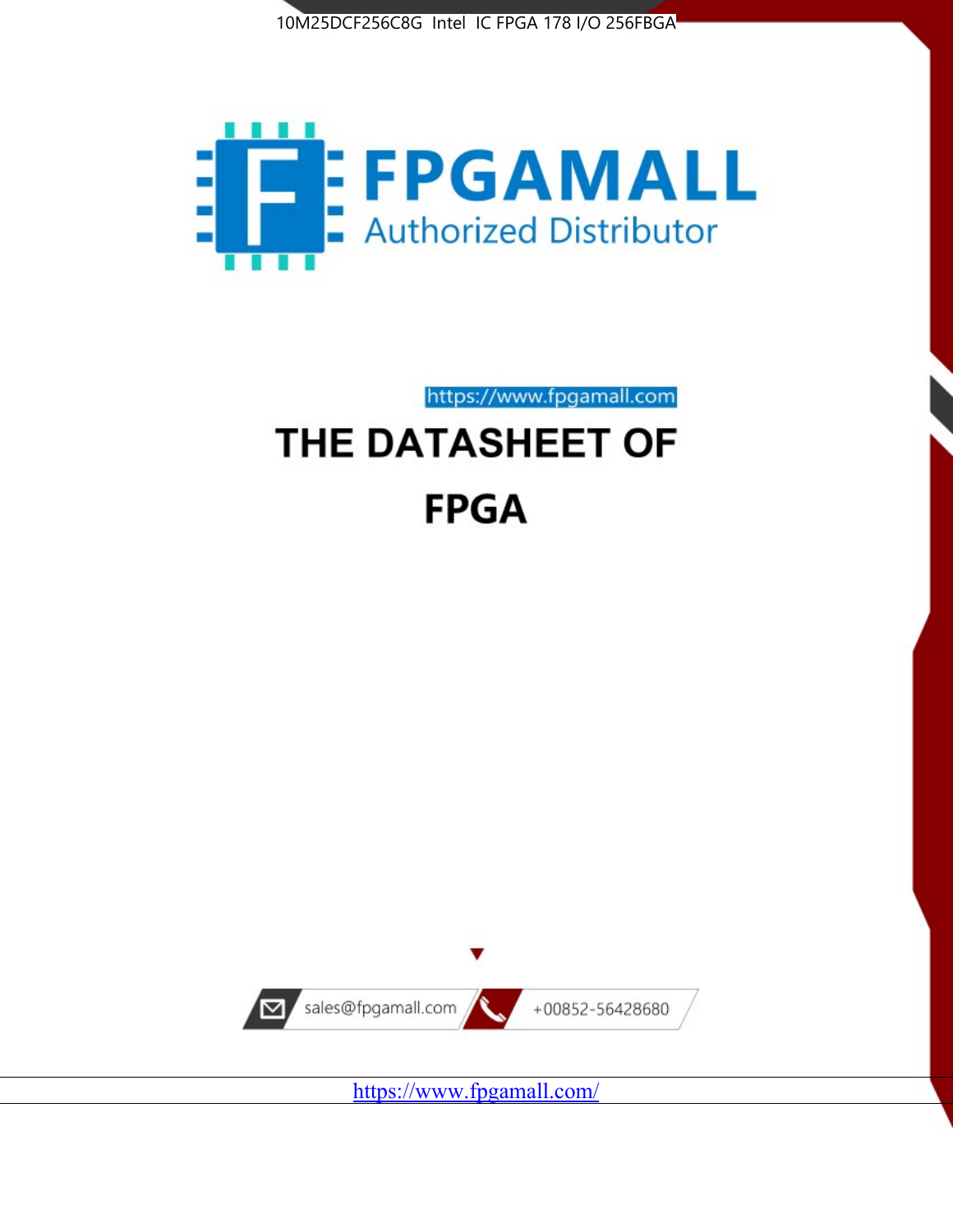10M25DCF256C8G Intel IC FPGA 178 I/O 256FBGA



# **Intel® MAX® 10 FPGA Device Overview**



**M10-OVERVIEW | 2017.12.15** Latest document on the web: **[PDF](https://www.altera.com/en_US/pdfs/literature/hb/max-10/m10_overview.pdf)** | **[HTML](https://www.altera.com/documentation/myt1396938463674.html)**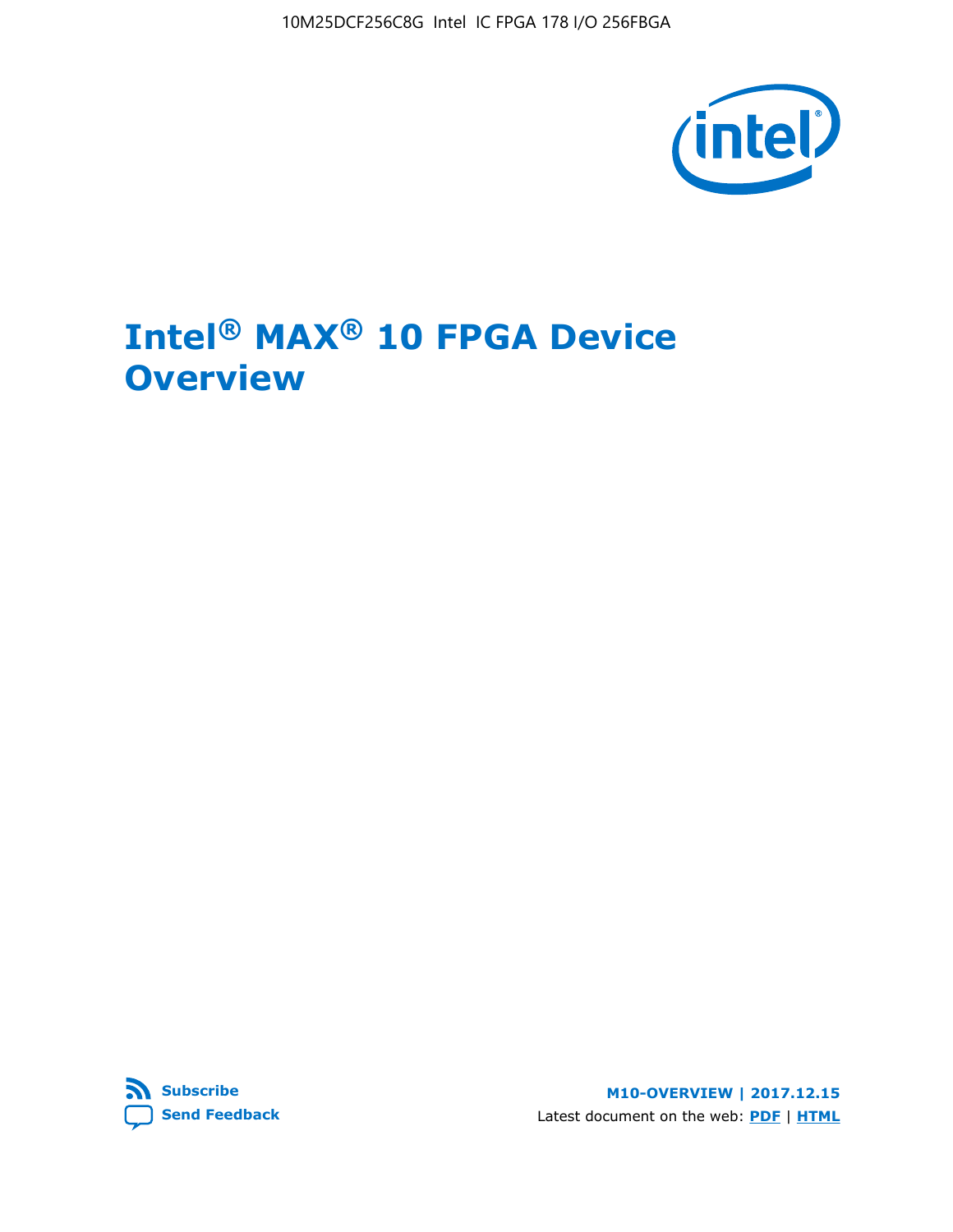

*Contents*

# **Contents**

| Intel® MAX® 10 FPGA Device Overview……………………………………………………………………………3  |  |
|--------------------------------------------------------------------|--|
|                                                                    |  |
|                                                                    |  |
|                                                                    |  |
|                                                                    |  |
|                                                                    |  |
|                                                                    |  |
|                                                                    |  |
|                                                                    |  |
|                                                                    |  |
|                                                                    |  |
|                                                                    |  |
|                                                                    |  |
|                                                                    |  |
|                                                                    |  |
|                                                                    |  |
|                                                                    |  |
|                                                                    |  |
|                                                                    |  |
|                                                                    |  |
| Document Revision History for Intel MAX 10 FPGA Device Overview 13 |  |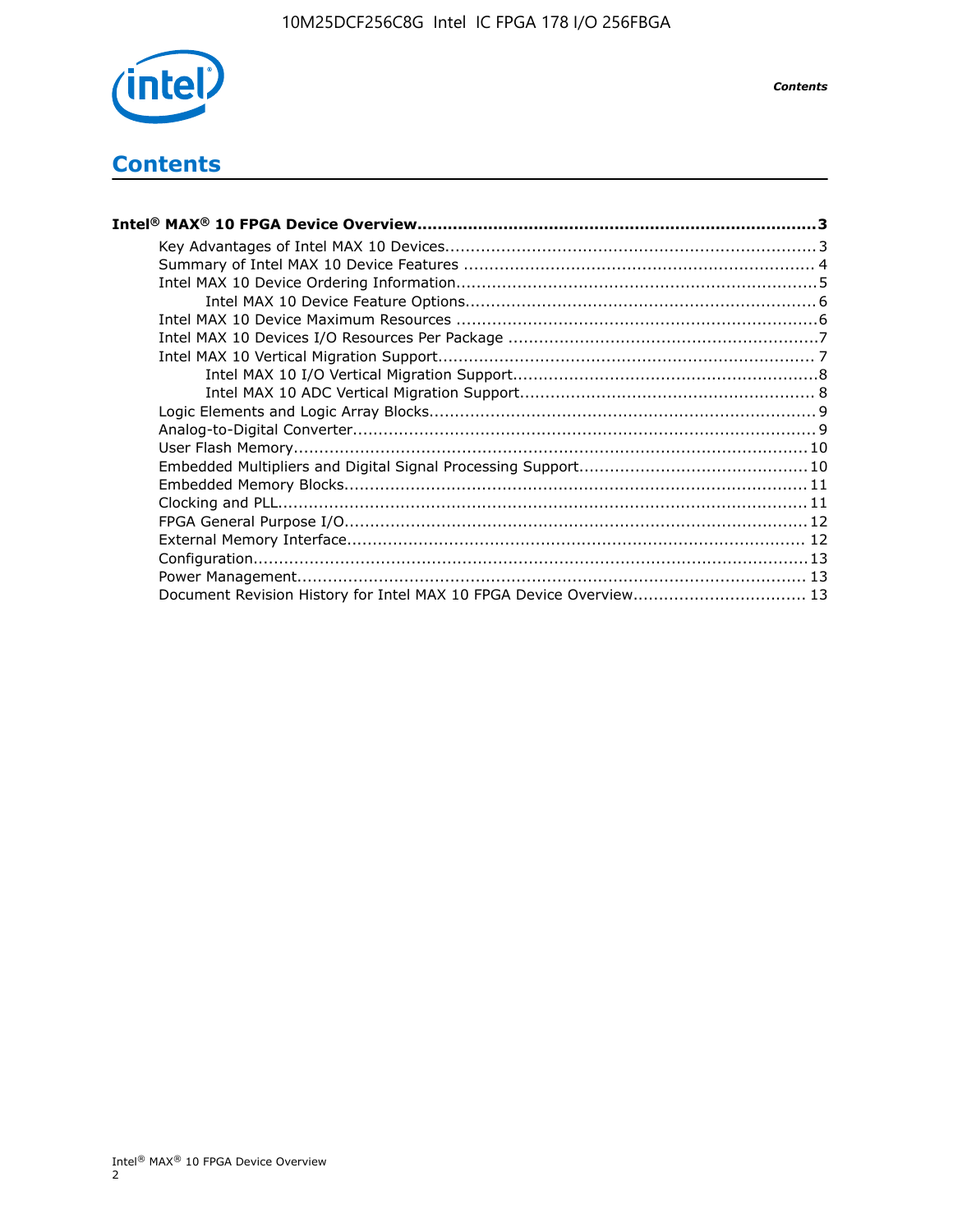

# **Intel® MAX® 10 FPGA Device Overview**

Intel<sup>®</sup> MAX<sup>®</sup> 10 devices are single-chip, non-volatile low-cost programmable logic devices (PLDs) to integrate the optimal set of system components.

The highlights of the Intel MAX 10 devices include:

- Internally stored dual configuration flash
- User flash memory
- Instant on support
- Integrated analog-to-digital converters (ADCs)
- Single-chip Nios II soft core processor support

Intel MAX 10 devices are the ideal solution for system management, I/O expansion, communication control planes, industrial, automotive, and consumer applications.

#### **Related Links**

[Intel MAX 10 FPGA Device Datasheet](https://www.altera.com/documentation/mcn1397700832153.html#mcn1397643748870)

## **Key Advantages of Intel MAX 10 Devices**

## **Table 1. Key Advantages of Intel MAX 10 Devices**

| <b>Advantage</b>               | <b>Supporting Feature</b>                                                                                                                                                                                  |
|--------------------------------|------------------------------------------------------------------------------------------------------------------------------------------------------------------------------------------------------------|
| Simple and fast configuration  | Secure on-die flash memory enables device configuration in less than 10 ms                                                                                                                                 |
| Flexibility and integration    | Single device integrating PLD logic, RAM, flash memory, digital signal<br>processing (DSP), ADC, phase-locked loop (PLL), and I/Os<br>Small packages available from 3 mm $\times$ 3 mm                     |
| Low power                      | Sleep mode—significant standby power reduction and resumption in less than<br>$1 \text{ ms}$<br>Longer battery life-resumption from full power-off in less than 10 ms                                      |
| 20-year-estimated life cycle   | Built on TSMC's 55 nm embedded flash process technology                                                                                                                                                    |
| High productivity design tools | Intel Quartus <sup>®</sup> Prime Lite edition (no cost license)<br>Platform Designer (Standard) system integration tool<br>DSP Builder for Intel FPGAs<br>Nios <sup>®</sup> II Embedded Design Suite (EDS) |

Intel Corporation. All rights reserved. Intel, the Intel logo, Altera, Arria, Cyclone, Enpirion, MAX, Nios, Quartus and Stratix words and logos are trademarks of Intel Corporation or its subsidiaries in the U.S. and/or other countries. Intel warrants performance of its FPGA and semiconductor products to current specifications in accordance with Intel's standard warranty, but reserves the right to make changes to any products and services at any time without notice. Intel assumes no responsibility or liability arising out of the application or use of any information, product, or service described herein except as expressly agreed to in writing by Intel. Intel customers are advised to obtain the latest version of device specifications before relying on any published information and before placing orders for products or services. \*Other names and brands may be claimed as the property of others.

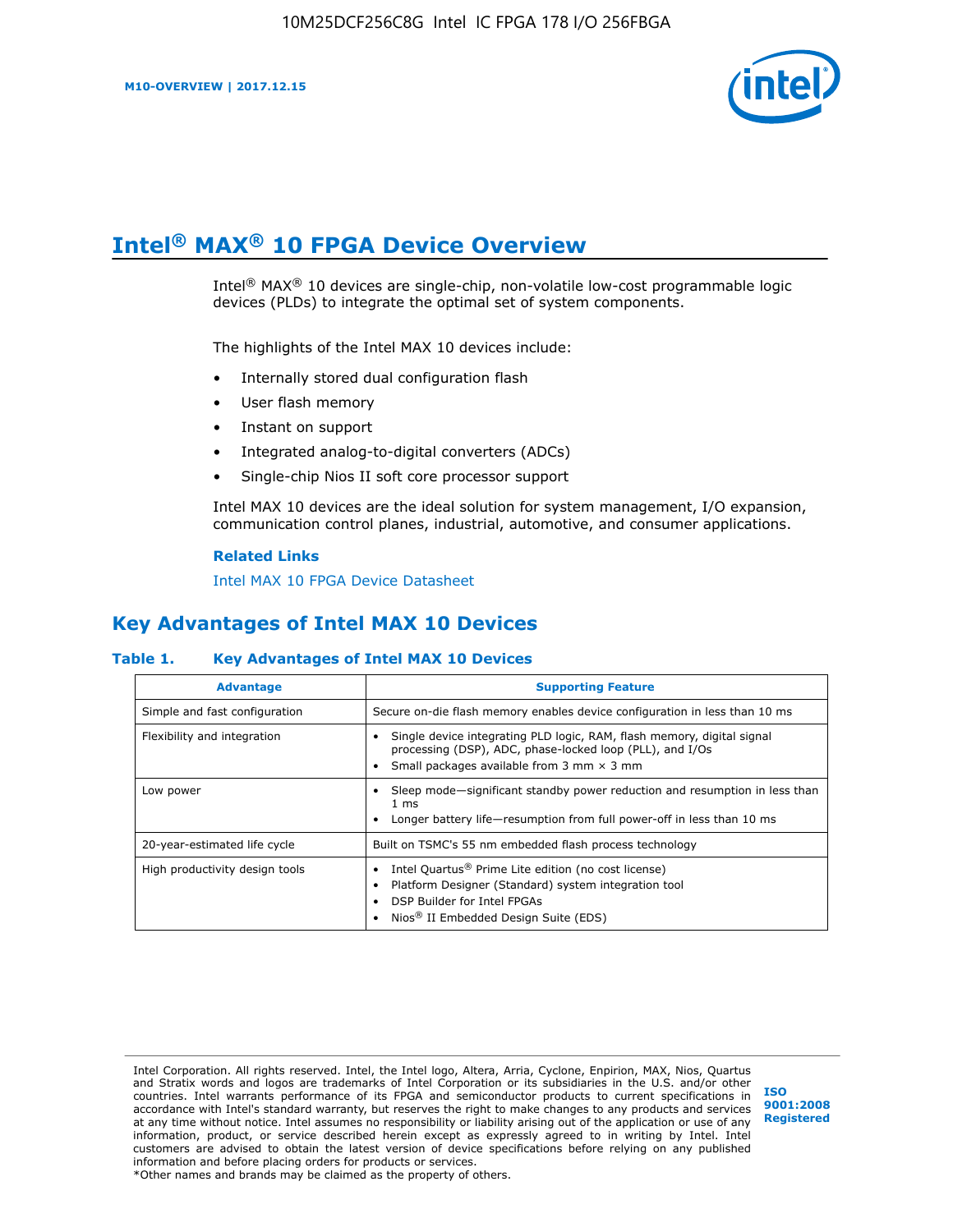

# **Summary of Intel MAX 10 Device Features**

## **Table 2. Summary of Features for Intel MAX 10 Devices**

| <b>Feature</b>                       | <b>Description</b>                                                                                                                                                                                                                                                                                         |
|--------------------------------------|------------------------------------------------------------------------------------------------------------------------------------------------------------------------------------------------------------------------------------------------------------------------------------------------------------|
| Technology                           | 55 nm TSMC Embedded Flash (Flash + SRAM) process technology                                                                                                                                                                                                                                                |
| Packaging                            | Low cost, small form factor packages-support multiple packaging<br>technologies and pin pitches<br>Multiple device densities with compatible package footprints for seamless<br>migration between different device densities<br>RoHS6-compliant                                                            |
| Core architecture                    | 4-input look-up table (LUT) and single register logic element (LE)<br>$\bullet$<br>LEs arranged in logic array block (LAB)<br>$\bullet$<br>Embedded RAM and user flash memory<br>$\bullet$<br>Clocks and PLLs<br>$\bullet$<br>Embedded multiplier blocks<br>$\bullet$<br>General purpose I/Os<br>$\bullet$ |
| Internal memory blocks               | M9K-9 kilobits (Kb) memory blocks<br>$\bullet$<br>Cascadable blocks to create RAM, dual port, and FIFO functions<br>$\bullet$                                                                                                                                                                              |
| User flash memory (UFM)              | User accessible non-volatile storage<br>$\bullet$<br>High speed operating frequency<br>$\bullet$<br>Large memory size<br>High data retention<br>$\bullet$<br>Multiple interface option                                                                                                                     |
| Embedded multiplier blocks           | One $18 \times 18$ or two 9 $\times$ 9 multiplier modes<br>$\bullet$<br>Cascadable blocks enabling creation of filters, arithmetic functions, and image<br>processing pipelines                                                                                                                            |
| <b>ADC</b>                           | 12-bit successive approximation register (SAR) type<br>$\bullet$<br>Up to 17 analog inputs<br>$\bullet$<br>Cumulative speed up to 1 million samples per second (MSPS)<br>Integrated temperature sensing capability<br>$\bullet$                                                                            |
| Clock networks                       | Global clocks support<br>$\bullet$<br>High speed frequency in clock network                                                                                                                                                                                                                                |
| Internal oscillator                  | Built-in internal ring oscillator                                                                                                                                                                                                                                                                          |
| PLLs                                 | • Analog-based<br>Low jitter<br>$\bullet$<br>High precision clock synthesis<br>$\bullet$<br>Clock delay compensation<br>$\bullet$<br>Zero delay buffering<br>$\bullet$<br>Multiple output taps<br>$\bullet$                                                                                                |
| General-purpose I/Os (GPIOs)         | • Multiple I/O standards support<br>On-chip termination (OCT)<br>$\bullet$<br>Up to 830 megabits per second (Mbps) LVDS receiver, 800 Mbps LVDS<br>transmitter                                                                                                                                             |
| External memory interface (EMIF) (1) | Supports up to 600 Mbps external memory interfaces:<br>continued                                                                                                                                                                                                                                           |

<sup>(1)</sup> EMIF is only supported in selected Intel MAX 10 device density and package combinations. Refer to the *External Memory Interface User Guide* for more information.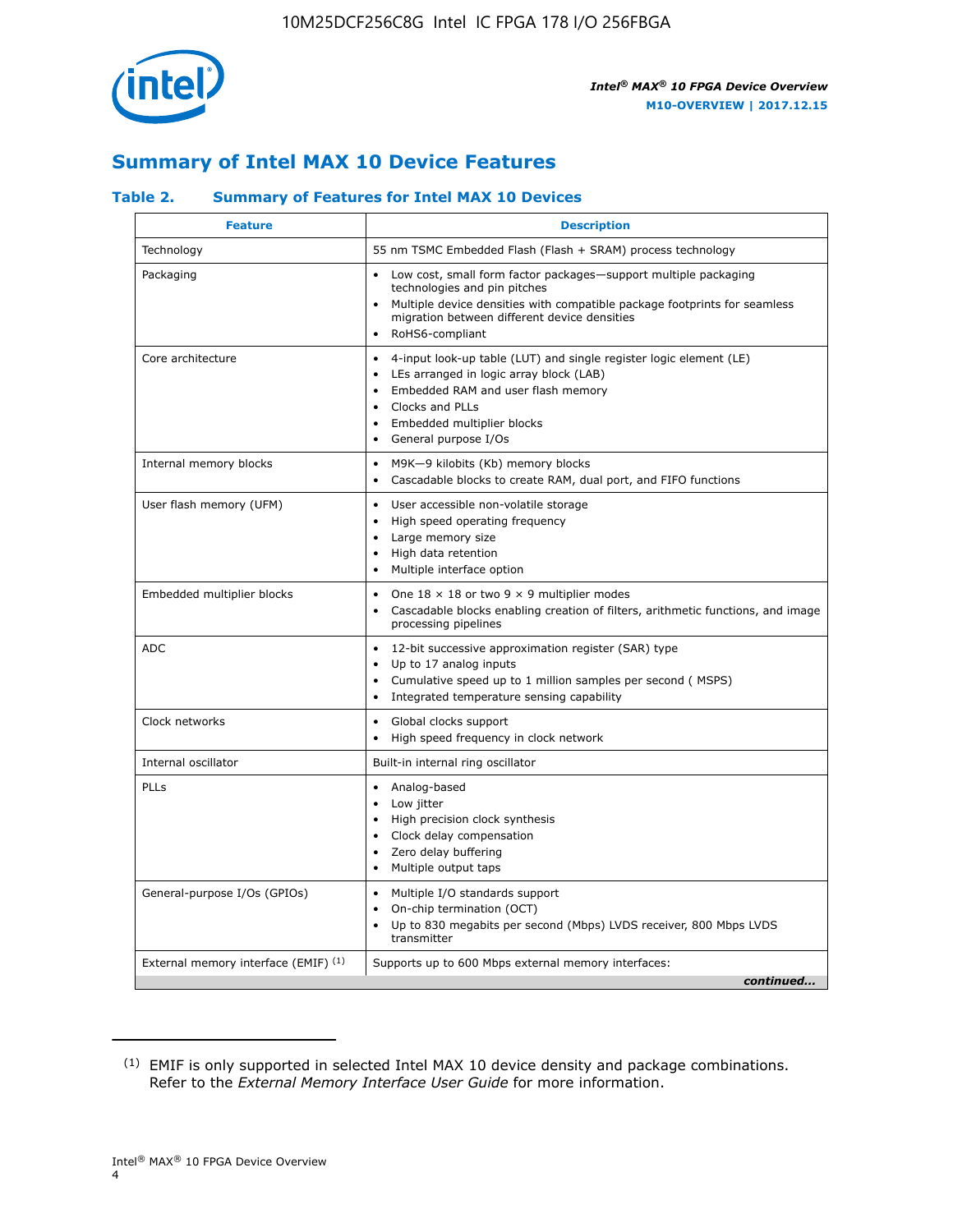

| <b>Feature</b>                | <b>Description</b>                                                                                                                                                                                                                                                                                                                             |  |  |  |
|-------------------------------|------------------------------------------------------------------------------------------------------------------------------------------------------------------------------------------------------------------------------------------------------------------------------------------------------------------------------------------------|--|--|--|
|                               | DDR3, DDR3L, DDR2, LPDDR2 (on 10M16, 10M25, 10M40, and 10M50.)<br>SRAM (Hardware support only)                                                                                                                                                                                                                                                 |  |  |  |
|                               | <i>Note:</i> For 600 Mbps performance, -6 device speed grade is required.<br>Performance varies according to device grade (commercial, industrial, or<br>automotive) and device speed grade $(-6 \text{ or } -7)$ . Refer to the <i>Intel MAX</i><br>10 FPGA Device Datasheet or External Memory Interface Spec Estimator<br>for more details. |  |  |  |
| Configuration                 | Internal configuration                                                                                                                                                                                                                                                                                                                         |  |  |  |
|                               | JTAG<br>٠                                                                                                                                                                                                                                                                                                                                      |  |  |  |
|                               | Advanced Encryption Standard (AES) 128-bit encryption and compression<br>options                                                                                                                                                                                                                                                               |  |  |  |
|                               | Flash memory data retention of 20 years at 85 $^{\circ}$ C                                                                                                                                                                                                                                                                                     |  |  |  |
| Flexible power supply schemes | Single- and dual-supply device options                                                                                                                                                                                                                                                                                                         |  |  |  |
|                               | Dynamically controlled input buffer power down                                                                                                                                                                                                                                                                                                 |  |  |  |
|                               | Sleep mode for dynamic power reduction                                                                                                                                                                                                                                                                                                         |  |  |  |

# **Intel MAX 10 Device Ordering Information**

#### **Figure 1. Sample Ordering Code and Available Options for Intel MAX 10 Devices**



*Note:* The –I6 and –A6 speed grades of the Intel MAX 10 FPGA devices are not available by default in the Intel Quartus Prime software. Contact your local Intel sales representatives for support.

#### **Related Links**

#### [Intel FPGA Product Selector](http://www.altera.com/products/selector/psg-selector.html)

Provides the latest information about Intel FPGAs.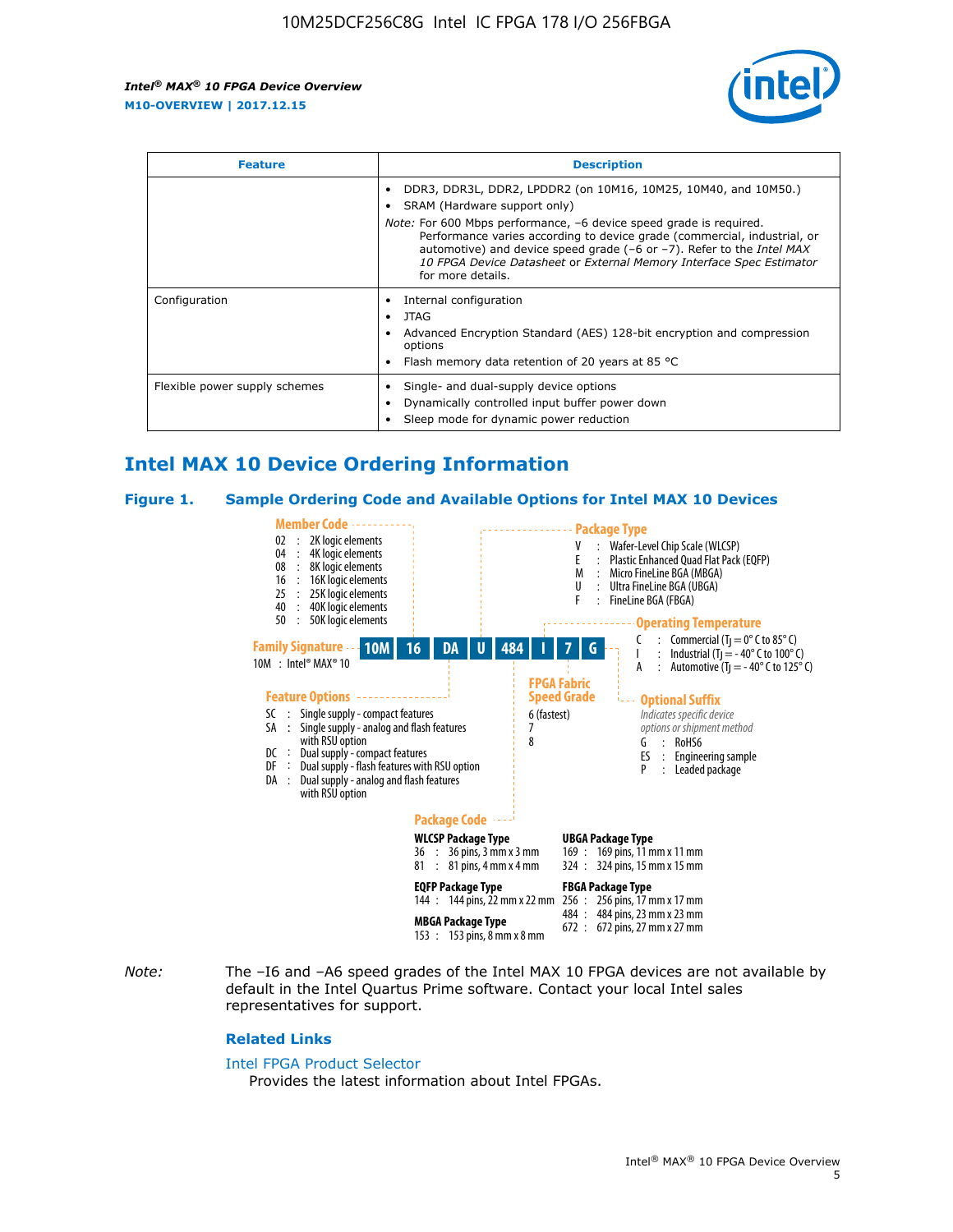

## **Intel MAX 10 Device Feature Options**

## **Table 3. Feature Options for Intel MAX 10 Devices**

| <b>Option</b> | <b>Feature</b>                                                                                                                                                                          |
|---------------|-----------------------------------------------------------------------------------------------------------------------------------------------------------------------------------------|
| Compact       | Devices with core architecture featuring single configuration image with self-configuration capability                                                                                  |
| Flash         | Devices with core architecture featuring:<br>Dual configuration image with self-configuration capability<br>Remote system upgrade capability<br>Memory initialization                   |
| Analog        | Devices with core architecture featuring:<br>Dual configuration image with self-configuration capability<br>Remote system upgrade capability<br>Memory initialization<br>Integrated ADC |

# **Intel MAX 10 Device Maximum Resources**

## **Table 4. Maximum Resource Counts for Intel MAX 10 Devices**

|                           | <b>Resource</b>              | <b>Device</b>  |              |              |                |                |              |                |
|---------------------------|------------------------------|----------------|--------------|--------------|----------------|----------------|--------------|----------------|
|                           |                              | <b>10M02</b>   | <b>10M04</b> | <b>10M08</b> | <b>10M16</b>   | <b>10M25</b>   | <b>10M40</b> | <b>10M50</b>   |
|                           | Logic Elements (LE) (K)      | $\overline{2}$ | 4            | 8            | 16             | 25             | 40           | 50             |
| M9K Memory (Kb)           |                              | 108            | 189          | 378          | 549            | 675            | 1,260        | 1,638          |
|                           | User Flash Memory (Kb) (2)   | 96             | 1,248        | 1,376        | 2,368          | 3,200          | 5,888        | 5,888          |
| $18 \times 18$ Multiplier |                              | 16             | 20           | 24           | 45             | 55             | 125          | 144            |
| <b>PLL</b>                |                              | 2              | 2            | 2            | $\overline{4}$ | $\overline{4}$ | 4            | $\overline{4}$ |
| GPIO                      |                              | 246            | 246          | 250          | 320            | 360            | 500          | 500            |
| <b>LVDS</b>               | Dedicated<br>Transmitter     | 15             | 15           | 15           | 22             | 24             | 30           | 30             |
|                           | Emulated<br>Transmitter      | 114            | 114          | 116          | 151            | 171            | 241          | 241            |
|                           | Dedicated Receiver           | 114            | 114          | 116          | 151            | 171            | 241          | 241            |
|                           | Internal Configuration Image | $\mathbf{1}$   | 2            | 2            | $\overline{2}$ | 2              | 2            | $\overline{2}$ |
| <b>ADC</b>                |                              |                | 1            | 1            | $\mathbf{1}$   | 2              | 2            | 2              |

<sup>(2)</sup> The maximum possible value including user flash memory and configuration flash memory. For more information, refer to [Intel MAX 10 User Flash Memory User Guide](https://www.altera.com/documentation/vgo1395753117436.html#vgo1395811844282).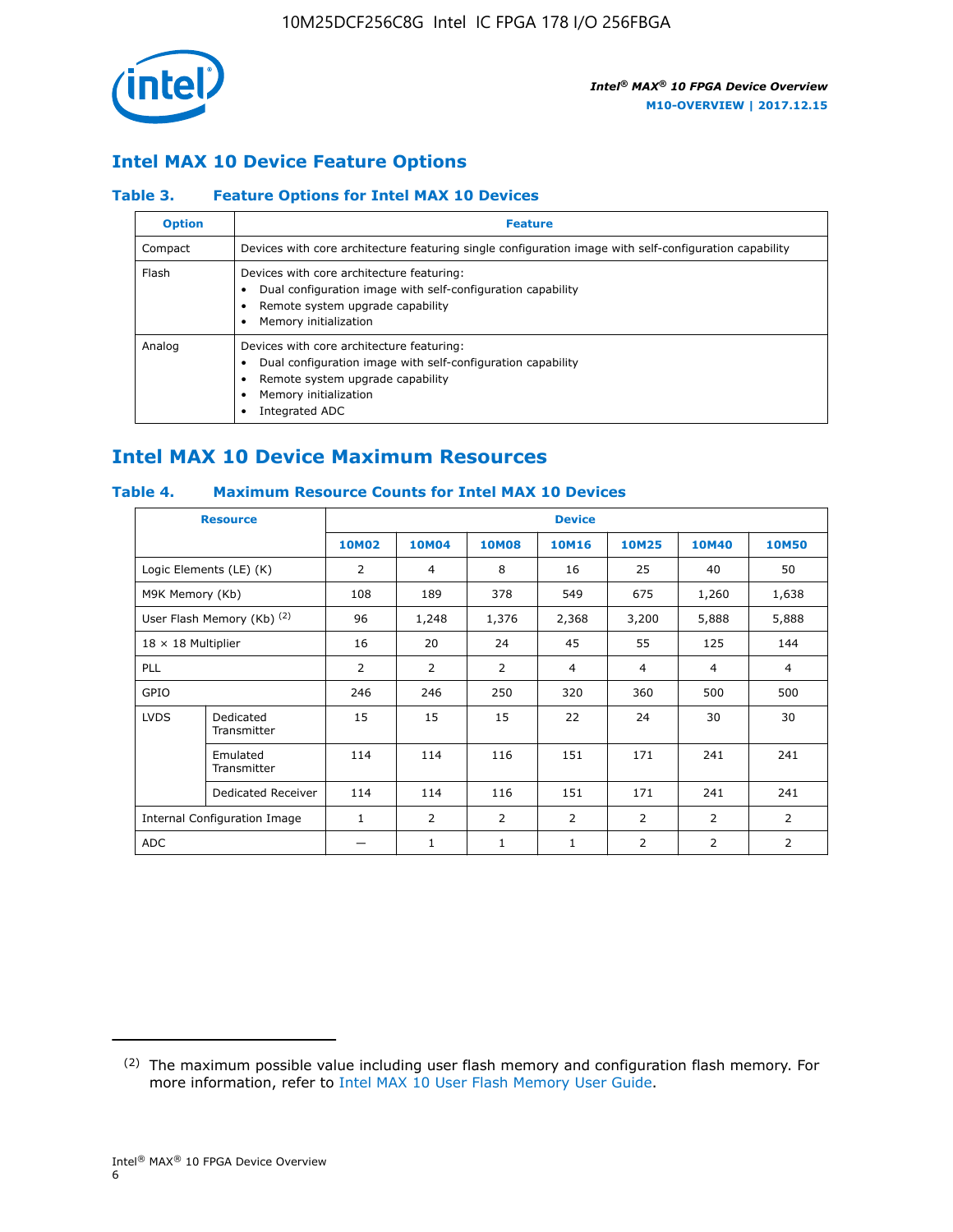

# **Intel MAX 10 Devices I/O Resources Per Package**

## **Table 5. Package Plan for Intel MAX 10 Single Power Supply Devices**

| <b>Device</b> |                   | <b>Package</b>                     |                      |                             |                                      |  |  |  |
|---------------|-------------------|------------------------------------|----------------------|-----------------------------|--------------------------------------|--|--|--|
|               | <b>Type</b>       | M153<br>153-pin MBGA               | U169<br>169-pin UBGA | <b>U324</b><br>324-pin UBGA | E144<br>144-pin EQFP                 |  |  |  |
|               | <b>Size</b>       | $8 \text{ mm} \times 8 \text{ mm}$ | 11 mm $\times$ 11 mm | 15 mm $\times$ 15 mm        | $22 \text{ mm} \times 22 \text{ mm}$ |  |  |  |
|               | <b>Ball Pitch</b> | $0.5$ mm                           | $0.8$ mm             | $0.8$ mm                    | $0.5$ mm                             |  |  |  |
| 10M02         |                   | 112                                | 130                  | 246                         | 101                                  |  |  |  |
| 10M04         |                   | 112                                | 130                  | 246                         | 101                                  |  |  |  |
| 10M08         |                   | 112                                | 130                  | 246                         | 101                                  |  |  |  |
| 10M16         |                   |                                    | 130                  | 246                         | 101                                  |  |  |  |
| 10M25         |                   |                                    |                      |                             | 101                                  |  |  |  |
| 10M40         |                   |                                    |                      |                             | 101                                  |  |  |  |
| 10M50         |                   |                                    |                      |                             | 101                                  |  |  |  |

## **Table 6. Package Plan for Intel MAX 10 Dual Power Supply Devices**

| <b>Device</b> |                   | <b>Package</b> |                                                |                                                                    |                           |                             |                             |  |
|---------------|-------------------|----------------|------------------------------------------------|--------------------------------------------------------------------|---------------------------|-----------------------------|-----------------------------|--|
|               | <b>Type</b>       | <b>V36</b>     | <b>V81</b>                                     | <b>U324</b><br>36-pin WLCSP 81-pin WLCSP 324-pin UBGA 256-pin FBGA | <b>F256</b>               | <b>F484</b><br>484-pin FBGA | <b>F672</b><br>672-pin FBGA |  |
|               | <b>Size</b>       |                | $3$ mm $\times$ 3 mm $ 4$ mm $\times$ 4 mm $ $ | $15$ mm $\times$ 15<br>mm                                          | $17$ mm $\times$ 17<br>mm | $23$ mm $\times$ 23<br>mm   | $27$ mm $\times$ 27<br>mm   |  |
|               | <b>Ball Pitch</b> | $0.4$ mm       | $0.4$ mm                                       | $0.8$ mm                                                           | 1.0 <sub>mm</sub>         | 1.0 <sub>mm</sub>           | 1.0 <sub>mm</sub>           |  |
| 10M02         |                   | 27             |                                                | 160                                                                |                           |                             |                             |  |
| 10M04         |                   |                |                                                | 246                                                                | 178                       |                             |                             |  |
| 10M08         |                   |                | 56                                             | 246                                                                | 178                       | 250                         |                             |  |
| 10M16         |                   |                |                                                | 246                                                                | 178                       | 320                         |                             |  |
| 10M25         |                   |                |                                                |                                                                    | 178                       | 360                         |                             |  |
| 10M40         |                   |                |                                                |                                                                    | 178                       | 360                         | 500                         |  |
| 10M50         |                   |                |                                                |                                                                    | 178                       | 360                         | 500                         |  |

## **Related Links**

- [Intel MAX 10 General Purpose I/O User Guide](https://www.altera.com/documentation/sam1393999966669.html#sam1394000084476)
- [Intel MAX 10 High-Speed LVDS I/O User Guide](https://www.altera.com/documentation/sam1394433606063.html#sam1394433911642)

# **Intel MAX 10 Vertical Migration Support**

Vertical migration supports the migration of your design to other Intel MAX 10 devices of different densities in the same package with similar I/O and ADC resources.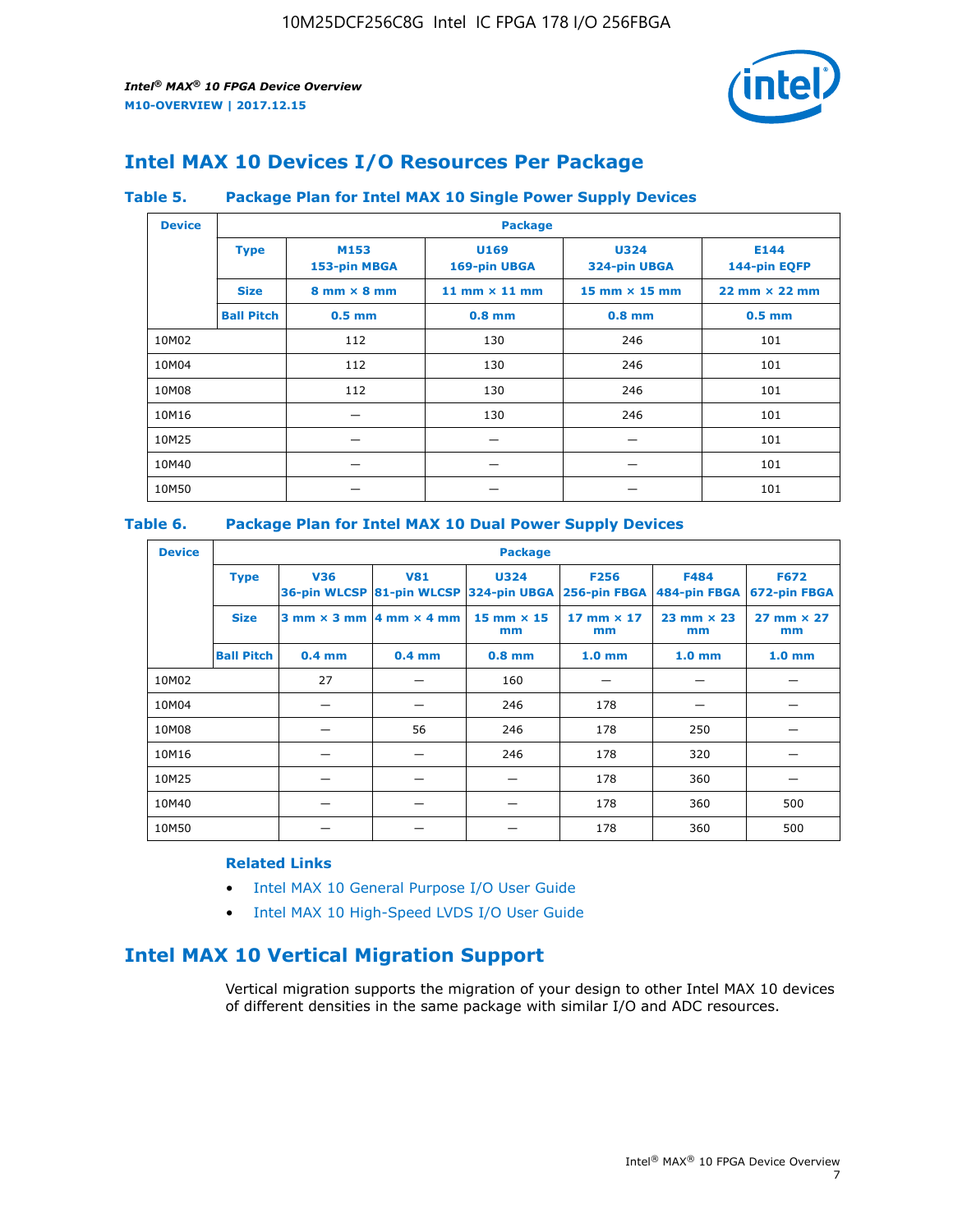

## **Intel MAX 10 I/O Vertical Migration Support**

#### **Figure 2. Migration Capability Across Intel MAX 10 Devices**

- The arrows indicate the migration paths. The devices included in each vertical migration path are shaded. Non-migratable devices are omitted. Some packages have several migration paths. Devices with lesser I/O resources in the same path have lighter shades.
- To achieve the full I/O migration across product lines in the same migration path, restrict I/Os usage to match the product line with the lowest I/O count.

|               | <b>Package</b>                   |            |      |      |             |                  |                                    |      |      |
|---------------|----------------------------------|------------|------|------|-------------|------------------|------------------------------------|------|------|
| <b>Device</b> | <b>V36</b>                       | <b>V81</b> | M153 | U169 | <b>U324</b> | F <sub>256</sub> | E144                               | F484 | F672 |
| 10M02         |                                  |            |      |      | 7           |                  |                                    |      |      |
| 10M04         |                                  |            |      |      |             |                  |                                    |      |      |
| 10M08         |                                  |            |      |      |             |                  |                                    |      |      |
| 10M16         |                                  |            |      |      |             |                  |                                    |      |      |
| 10M25         |                                  |            |      |      |             |                  |                                    |      |      |
| 10M40         |                                  |            |      |      |             |                  |                                    |      |      |
| 10M50         |                                  |            |      |      |             |                  |                                    |      |      |
|               | <b>Dual Power Supply Devices</b> |            |      |      |             |                  | <b>Single Power Supply Devices</b> |      |      |

*Note:* To verify the pin migration compatibility, use the Pin Migration View window in the Intel Quartus Prime software Pin Planner.

## **Intel MAX 10 ADC Vertical Migration Support**

#### **Figure 3. ADC Vertical Migration Across Intel MAX 10 Devices**

The arrows indicate the ADC migration paths. The devices included in each vertical migration path are shaded.

|                                                                                                                                                                                                                  | Package          |      |      |                  |      |      |      |  |
|------------------------------------------------------------------------------------------------------------------------------------------------------------------------------------------------------------------|------------------|------|------|------------------|------|------|------|--|
| <b>Device</b>                                                                                                                                                                                                    | M <sub>153</sub> | U169 | U324 | F <sub>256</sub> | E144 | F484 | F672 |  |
| 10M04                                                                                                                                                                                                            |                  |      |      |                  |      |      |      |  |
| 10M08                                                                                                                                                                                                            |                  |      |      |                  |      |      |      |  |
| 10M16                                                                                                                                                                                                            |                  |      |      |                  |      |      |      |  |
| 10M25                                                                                                                                                                                                            |                  |      |      |                  |      |      |      |  |
| 10M40                                                                                                                                                                                                            |                  |      |      |                  |      |      |      |  |
| 10M50                                                                                                                                                                                                            |                  |      |      |                  |      |      |      |  |
| Dual ADC Device: Each ADC (ADC1 and ADC2) supports 1 dedicated analog input pin and 8 dual function pins.<br>Single ADC Device: Single ADC that supports 1 dedicated analog input pin and 16 dual function pins. |                  |      |      |                  |      |      |      |  |

**Single ADC Device:** Single ADC that supports 1 dedicated analog input pin and 8 dual function pins.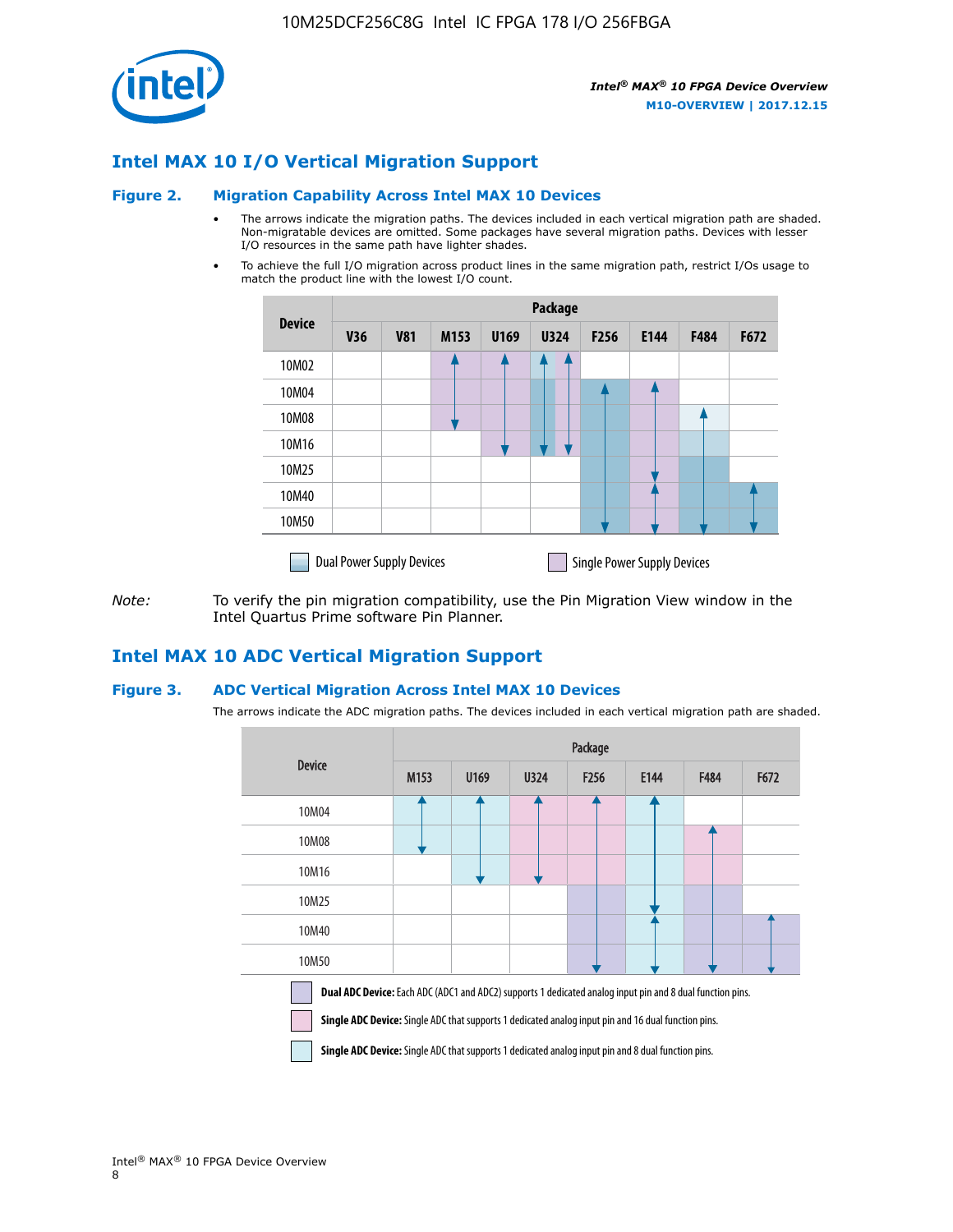

## **Table 7. Pin Migration Conditions for ADC Migration**

| <b>Source</b>     | <b>Target</b>     | <b>Migratable Pins</b>                                                                                            |
|-------------------|-------------------|-------------------------------------------------------------------------------------------------------------------|
| Single ADC device | Single ADC device | You can migrate all ADC input pins                                                                                |
| Dual ADC device   | Dual ADC device   |                                                                                                                   |
| Single ADC device | Dual ADC device   | One dedicated analog input pin.                                                                                   |
| Dual ADC device   | Single ADC device | Eight dual function pins from the ADC1 block of the<br>٠<br>source device to the ADC1 block of the target device. |

# **Logic Elements and Logic Array Blocks**

The LAB consists of 16 logic elements (LE) and a LAB-wide control block. An LE is the smallest unit of logic in the Intel MAX 10 device architecture. Each LE has four inputs, a four-input look-up table (LUT), a register, and output logic. The four-input LUT is a function generator that can implement any function with four variables.

### **Figure 4. Intel MAX 10 Device Family LEs**



## **Analog-to-Digital Converter**

Intel MAX 10 devices feature up to two ADCs. You can use the ADCs to monitor many different signals, including on-chip temperature.

#### **Table 8. ADC Features**

| <b>Feature</b>             | <b>Description</b>                                                                                                                                                                                  |
|----------------------------|-----------------------------------------------------------------------------------------------------------------------------------------------------------------------------------------------------|
| 12-bit resolution          | Translates analog signal to digital data for information processing, computing,<br>data transmission, and control systems<br>Provides a 12-bit digital representation of the observed analog signal |
| Up to 1 MSPS sampling rate | Monitors single-ended external inputs with a cumulative sampling rate of 25<br>kilosamples per second to 1 MSPS in normal mode                                                                      |
|                            |                                                                                                                                                                                                     |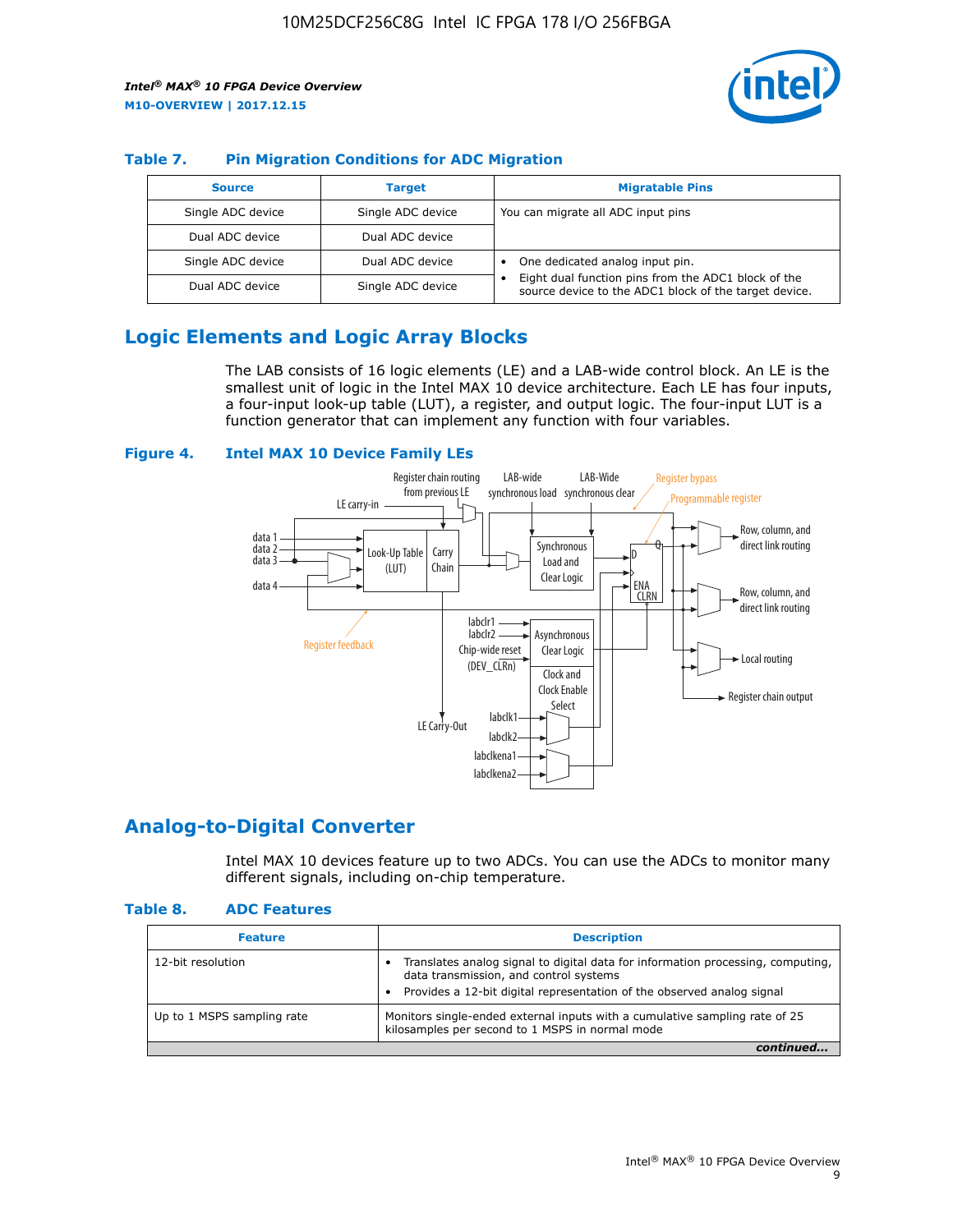

| <b>Feature</b>                                                  | <b>Description</b>                                                                                                                         |
|-----------------------------------------------------------------|--------------------------------------------------------------------------------------------------------------------------------------------|
| Up to 17 single-ended external inputs<br>for single ADC devices | One dedicated analog and 16 dual function input pins                                                                                       |
| Up to 18 single-ended external inputs<br>for dual ADC devices   | One dedicated analog and eight dual-function input pins in each ADC block<br>٠<br>Simultaneous measurement capability for dual ADC devices |
| On-chip temperature sensor                                      | Monitors external temperature data input with a sampling rate of up to 50<br>kilosamples per second                                        |

## **User Flash Memory**

The user flash memory (UFM) block in Intel MAX 10 devices stores non-volatile information.

UFM provides an ideal storage solution that you can access using Avalon Memory-Mapped (Avalon-MM) slave interface protocol.

#### **Table 9. UFM Features**

| <b>Features</b>     | <b>Capacity</b>                                                             |
|---------------------|-----------------------------------------------------------------------------|
| Endurance           | Counts to at least 10,000 program/erase cycles                              |
| Data retention      | 20 years at 85 °C<br>٠<br>10 years at 100 °C<br>$\bullet$                   |
| Operating frequency | Maximum 116 MHz for parallel interface and 7.25 MHz for<br>serial interface |
| Data length         | Stores data up to 32 bits length in parallel                                |

## **Embedded Multipliers and Digital Signal Processing Support**

Intel MAX 10 devices support up to 144 embedded multiplier blocks. Each block supports one individual  $18 \times 18$ -bit multiplier or two individual  $9 \times 9$ -bit multipliers.

With the combination of on-chip resources and external interfaces in Intel MAX 10 devices, you can build DSP systems with high performance, low system cost, and low power consumption.

You can use the Intel MAX 10 device on its own or as a DSP device co-processor to improve price-to-performance ratios of DSP systems.

You can control the operation of the embedded multiplier blocks using the following options:

- Parameterize the relevant IP cores with the Intel Quartus Prime parameter editor
- Infer the multipliers directly with VHDL or Verilog HDL

System design features provided for Intel MAX 10 devices: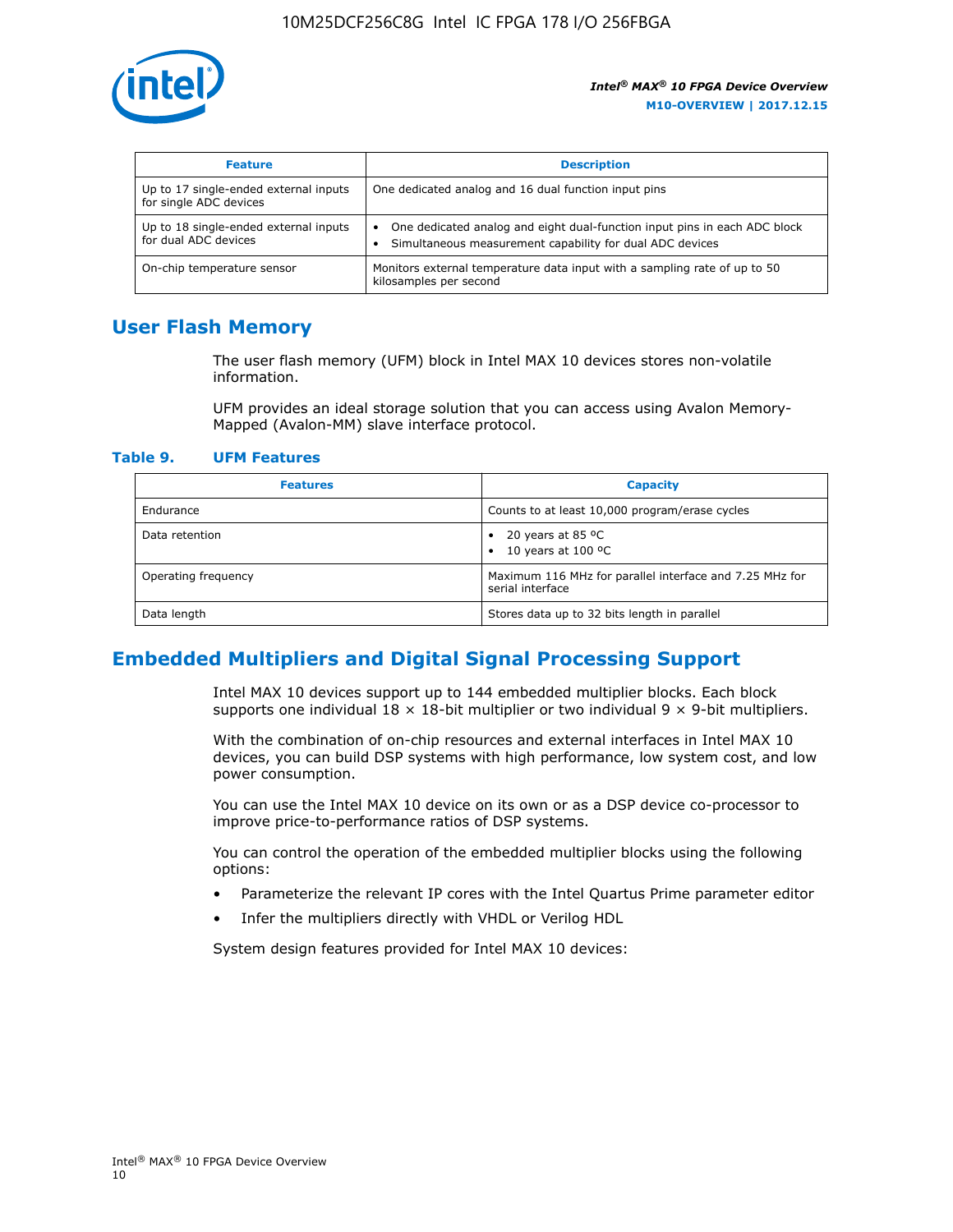

- DSP IP cores:
	- Common DSP processing functions such as finite impulse response (FIR), fast Fourier transform (FFT), and numerically controlled oscillator (NCO) functions
	- Suites of common video and image processing functions
- Complete reference designs for end-market applications
- DSP Builder for Intel FPGAs interface tool between the Intel Quartus Prime software and the MathWorks Simulink and MATLAB design environments
- DSP development kits

## **Embedded Memory Blocks**

The embedded memory structure consists of M9K memory blocks columns. Each M9K memory block of a Intel MAX 10 device provides 9 Kb of on-chip memory capable of operating at up to 284 MHz. The embedded memory structure consists of M9K memory blocks columns. Each M9K memory block of a Intel MAX 10 device provides 9 Kb of on-chip memory. You can cascade the memory blocks to form wider or deeper logic structures.

You can configure the M9K memory blocks as RAM, FIFO buffers, or ROM.

The Intel MAX 10 device memory blocks are optimized for applications such as high throughput packet processing, embedded processor program, and embedded data storage.

| <b>Operation Modes</b> | <b>Port Widths</b>                                                            |
|------------------------|-------------------------------------------------------------------------------|
| Single port            | $x1, x2, x4, x8, x9, x16, x18, x32, and x36$                                  |
| Simple dual port       | $x1, x2, x4, x8, x9, x16, x18, x32, and x36$                                  |
| True dual port         | $\times1, \times2, \times4, \times8, \times9, \times16, \text{and } \times18$ |

#### **Table 10. M9K Operation Modes and Port Widths**

# **Clocking and PLL**

Intel MAX 10 devices offer the following resources: global clock (GCLK) networks and phase-locked loops (PLLs) with a 116-MHz built-in oscillator.

Intel MAX 10 devices support up to 20 global clock (GCLK) networks with operating frequency up to 450 MHz. The GCLK networks have high drive strength and low skew.

The PLLs provide robust clock management and synthesis for device clock management, external system clock management, and I/O interface clocking. The high precision and low jitter PLLs offers the following features:

- Reduction in the number of oscillators required on the board
- Reduction in the device clock pins through multiple clock frequency synthesis from a single reference clock source
- Frequency synthesis
- On-chip clock de-skew
- Jitter attenuation
- Dynamic phase-shift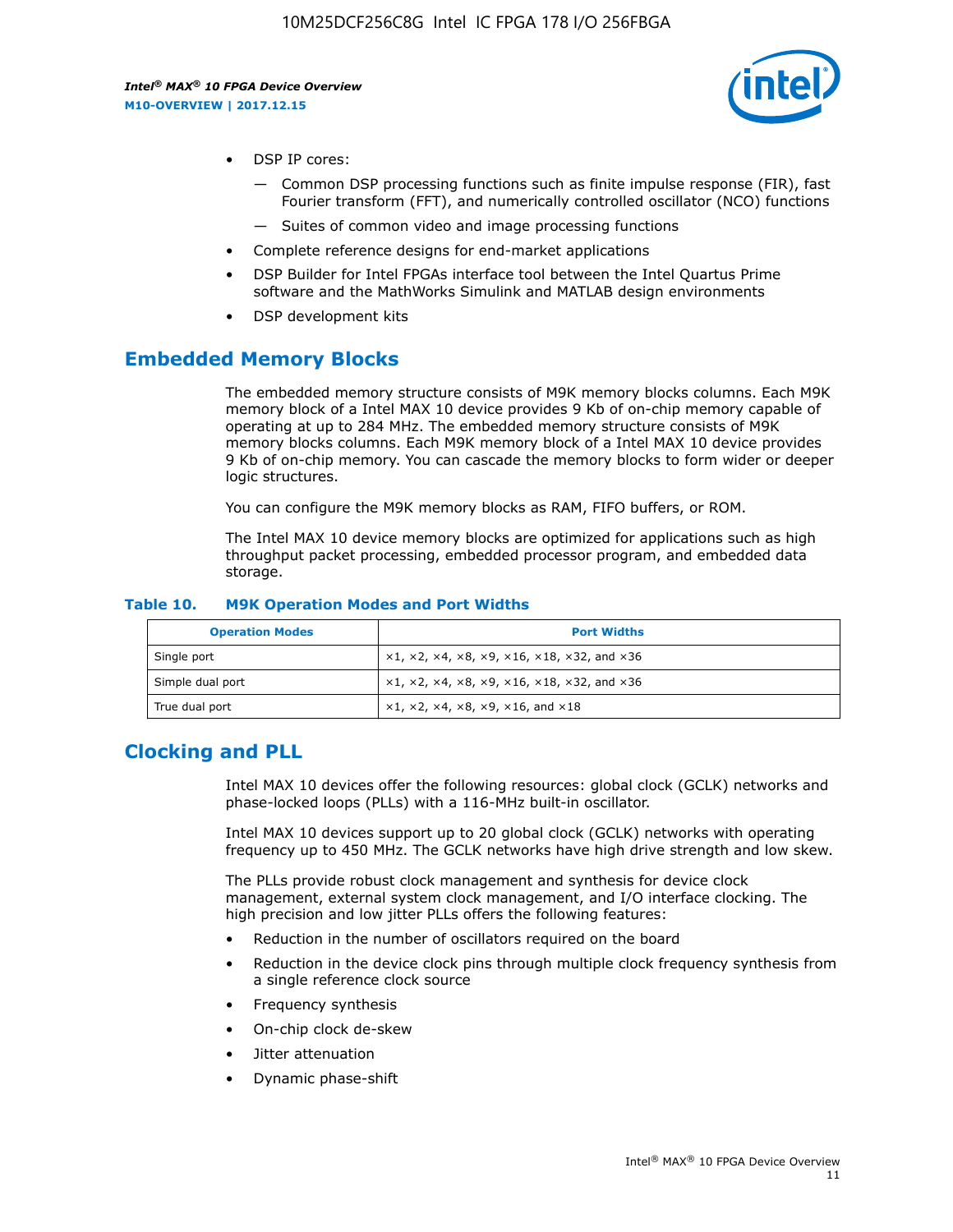

- Zero delay buffer
- Counter reconfiguration
- Bandwidth reconfiguration
- Programmable output duty cycle
- PLL cascading
- Reference clock switchover
- Driving of the ADC block

# **FPGA General Purpose I/O**

The Intel MAX 10 I/O buffers support a range of programmable features.

These features increase the flexibility of I/O utilization and provide an alternative to reduce the usage of external discrete components such as a pull-up resistor and a PCI clamp diode.

# **External Memory Interface**

Dual-supply Intel MAX 10 devices feature external memory interfaces solution that uses the I/O elements on the right side of the devices together with the UniPHY IP.

With this solution, you can create external memory interfaces to 16-bit SDRAM components with error correction coding (ECC).

*Note:* The external memory interface feature is available only for dual-supply Intel MAX 10 devices.

### **Table 11. External Memory Interface Performance**

| <b>External Memory</b><br>Interface <sup>(3)</sup> | <b>I/O Standard</b> | <b>Maximum Width</b> | <b>Maximum Frequency (MHz)</b> |
|----------------------------------------------------|---------------------|----------------------|--------------------------------|
| <b>DDR3 SDRAM</b>                                  | SSTL-15             | 16 bit $+8$ bit ECC  | 303                            |
| <b>DDR3L SDRAM</b>                                 | SSTL-135            | 16 bit $+8$ bit ECC  | 303                            |
| <b>DDR2 SDRAM</b>                                  | SSTL-18             | 16 bit $+8$ bit ECC  | 200                            |
| LPDDR2 SDRAM                                       | $H SUL-12$          | 16 bit without ECC   | 200(4)                         |

## **Related Links**

[External Memory Interface Spec Estimator](http://www.altera.com/technology/memory/estimator/mem-emif-index.html)

Provides a parametric tool that allows you to find and compare the performance of the supported external memory interfaces in Intel FPGAs.

 $(3)$  The device hardware supports SRAM. Use your own design to interface with SRAM devices.

 $(4)$  To achieve the specified performance, constrain the memory device I/O and core power supply variation to within ±3%. By default, the frequency is 167 MHz.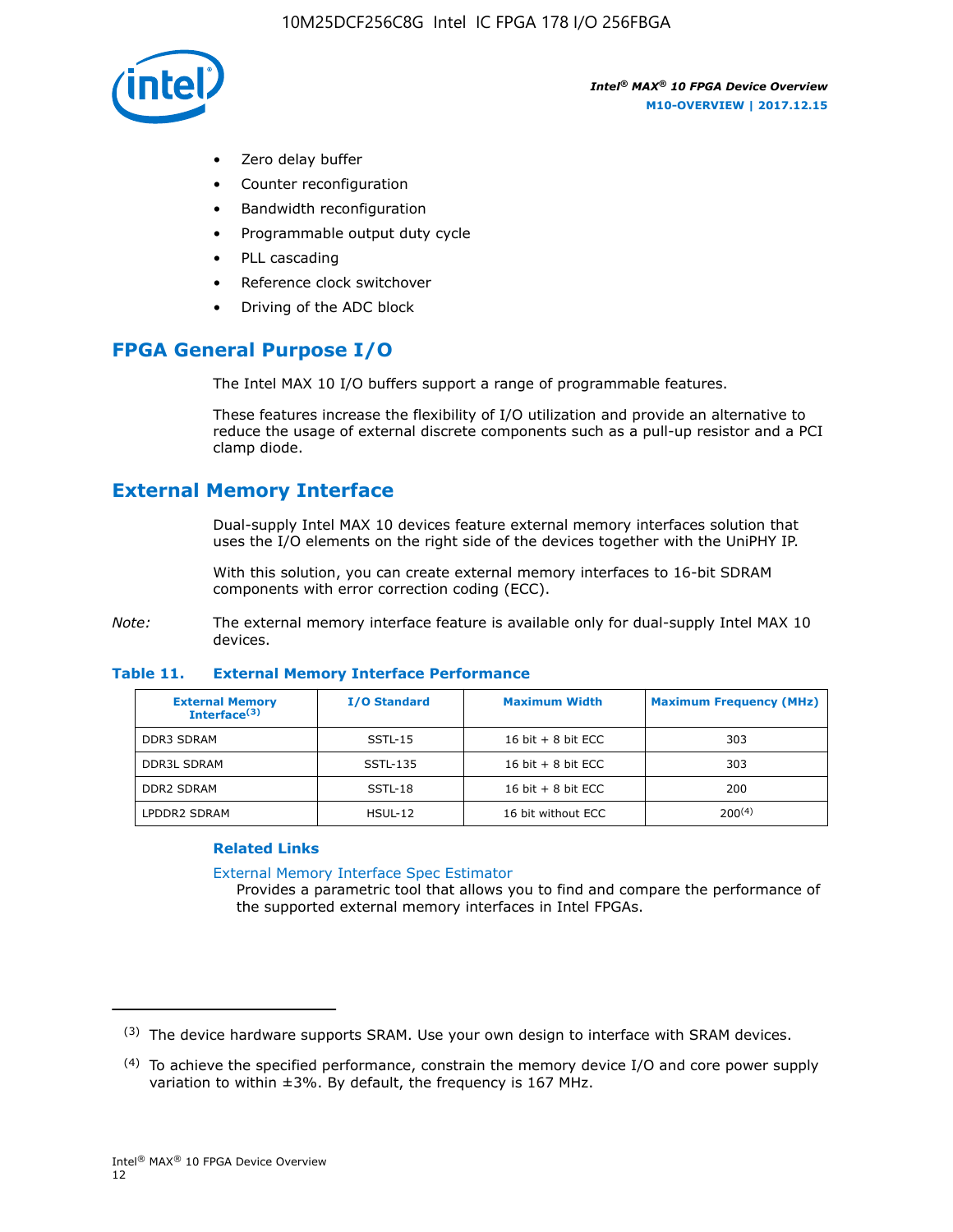

# **Configuration**

## **Table 12. Configuration Features**

| <b>Feature</b>                    | <b>Description</b>                                                                                                                                                                       |
|-----------------------------------|------------------------------------------------------------------------------------------------------------------------------------------------------------------------------------------|
| Dual configuration                | Stores two configuration images in the configuration flash memory (CFM)<br>Selects the first configuration image to load using the CONFIG SEL pin<br>$\bullet$                           |
| Design security                   | Supports 128-bit key with non-volatile key programming<br>Limits access of the JTAG instruction during power-up in the JTAG secure mode<br>Unique device ID for each Intel MAX 10 device |
| <b>SEU Mitigation</b>             | Auto-detects cyclic redundancy check (CRC) errors during configuration<br>Provides optional CRC error detection and identification in user mode                                          |
| Dual-purpose configuration<br>pin | Functions as configuration pins prior to user mode<br>Provides options to be used as configuration pin or user I/O pin in user mode                                                      |
| Configuration data<br>compression | Decompresses the compressed configuration bitstream data in real-time during<br>configuration<br>Reduces the size of configuration image stored in the CFM                               |
| Instant-on                        | Provides the fastest power-up mode for Intel MAX 10 devices.                                                                                                                             |

#### **Table 13. Configuration Schemes for Intel MAX 10 Devices**

| <b>Configuration Scheme</b>   | <b>Compression</b>       | <b>Encryption</b> | <b>Dual Image</b><br><b>Configuration</b> | <b>Data Width</b> |
|-------------------------------|--------------------------|-------------------|-------------------------------------------|-------------------|
| <b>Internal Configuration</b> | Yes                      | Yes               | Yes                                       |                   |
| <b>JTAG</b>                   | $\overline{\phantom{a}}$ |                   | -                                         |                   |

## **Power Management**

## **Table 14. Power Options**

| <b>Power Options</b>                  | <b>Advantage</b>                                                                                                                   |  |
|---------------------------------------|------------------------------------------------------------------------------------------------------------------------------------|--|
| Single-supply device                  | Saves board space and costs.                                                                                                       |  |
| Dual-supply device                    | Consumes less power<br>Offers higher performance                                                                                   |  |
| Power management<br>controller scheme | Reduces dynamic power consumption when certain applications are in standby mode<br>Provides a fast wake-up time of less than 1 ms. |  |

# **Document Revision History for Intel MAX 10 FPGA Device Overview**

| <b>Date</b>   | <b>Version</b> | <b>Changes</b>                                                                                                                                                                                                                       |
|---------------|----------------|--------------------------------------------------------------------------------------------------------------------------------------------------------------------------------------------------------------------------------------|
| December 2017 | 2017.12.15     | Added the U324 package for the Intel MAX 10 single power supply<br>devices.<br>Updated the 10M02 GPIO and LVDS count in the Maximum Resource<br>Counts for Intel MAX 10 Devices table.<br>Updated the I/O vertical migration figure. |
| February 2017 | 2017.02.21     | Rebranded as Intel.                                                                                                                                                                                                                  |
|               |                |                                                                                                                                                                                                                                      |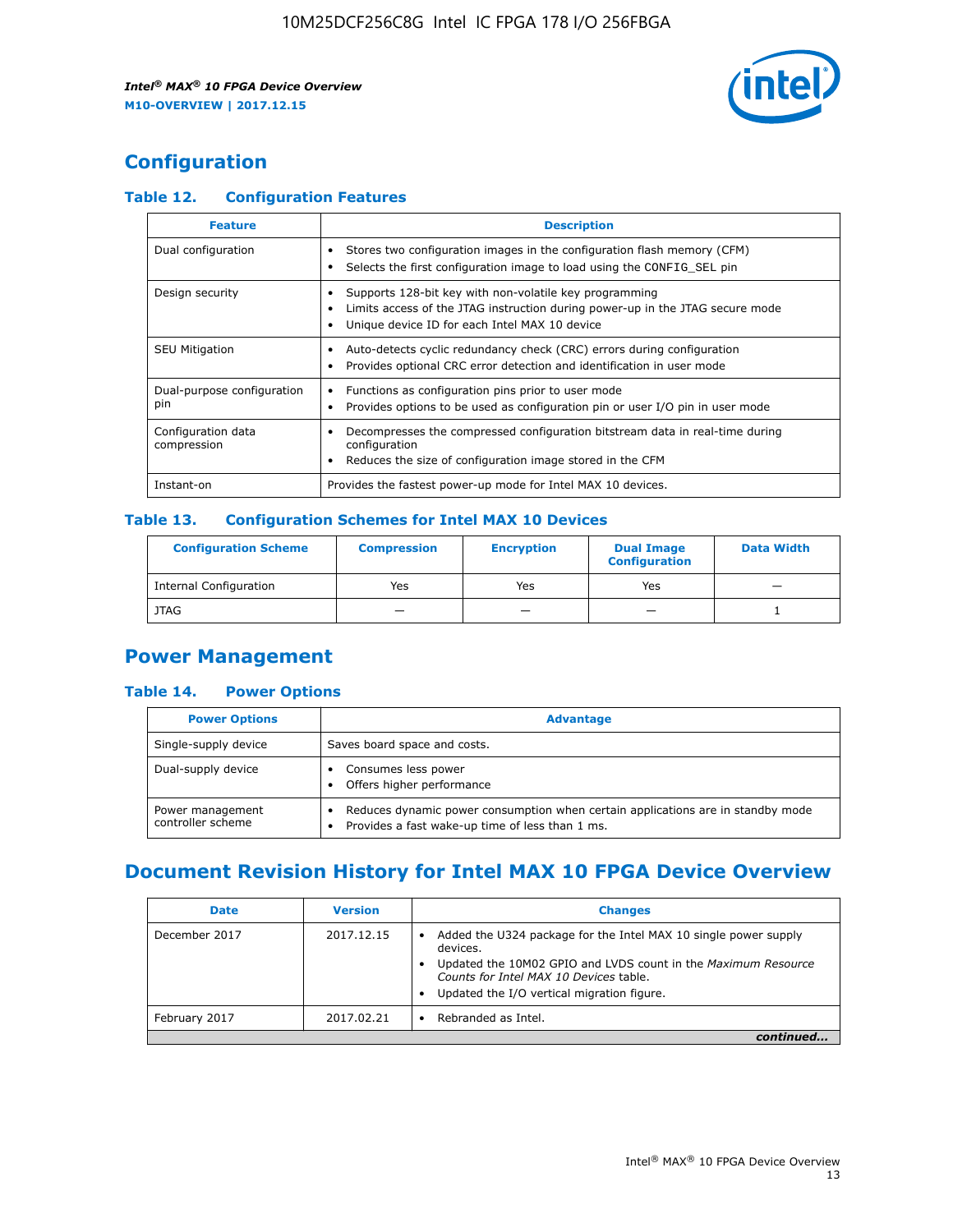

| <b>Date</b>    | <b>Version</b> | <b>Changes</b>                                                                                                                                                                                                                                                                                                                                                                                                                                                                                                                                                                                                                                                                                                                                                                                                                                                                                                                                                                                                                                                                                                  |
|----------------|----------------|-----------------------------------------------------------------------------------------------------------------------------------------------------------------------------------------------------------------------------------------------------------------------------------------------------------------------------------------------------------------------------------------------------------------------------------------------------------------------------------------------------------------------------------------------------------------------------------------------------------------------------------------------------------------------------------------------------------------------------------------------------------------------------------------------------------------------------------------------------------------------------------------------------------------------------------------------------------------------------------------------------------------------------------------------------------------------------------------------------------------|
| December 2016  | 2016.12.20     | • Updated EMIF information in the Summary of Features for Intel MAX 10<br>Devices table. EMIF is only supported in selected Intel MAX 10 device<br>density and package combinations, and for 600 Mbps performance, -6<br>device speed grade is required.<br>Updated the device ordering information to include P for leaded<br>package.                                                                                                                                                                                                                                                                                                                                                                                                                                                                                                                                                                                                                                                                                                                                                                         |
| May 2016       | 2016.05.02     | Removed all preliminary marks.<br>Update the ADC sampling rate description. The ADC feature monitors<br>single-ended external inputs with a cumulative sampling rate of 25<br>kilosamples per second to 1 MSPS in normal mode.                                                                                                                                                                                                                                                                                                                                                                                                                                                                                                                                                                                                                                                                                                                                                                                                                                                                                  |
| November 2015  | 2015.11.02     | Removed SF feature from the device ordering information figure.<br>$\bullet$<br>Changed instances of Quartus II to Intel Quartus Prime.<br>$\bullet$                                                                                                                                                                                                                                                                                                                                                                                                                                                                                                                                                                                                                                                                                                                                                                                                                                                                                                                                                            |
| May 2015       | 2015.05.04     | Added clearer descriptions for the feature options listed in the device<br>ordering information figure.<br>Updated the maximum dedicated LVDS transmitter count of 10M02<br>device from 10 to 9.<br>Removed the F672 package of the Intel MAX 10 10M25 device :<br>- Updated the devices I/O resources per package.<br>- Updated the I/O vertical migration support.<br>- Updated the ADC vertical migration support.<br>Updated the maximum resources for 10M25 device:<br>- Maximum GPIO from 380 to 360.<br>- Maximum dedicated LVDS transmitter from 26 to 24.<br>- Maximum emulated LVDS transmitter from 181 to 171.<br>- Maximum dedicated LVDS receiver from 181 to 171.<br>Added ADC information for the E144 package of the 10M04 device.<br>Updated the ADC vertical migration diagram to clarify that there are<br>single ADC devices with eight and 16 dual function pins.<br>Removed the note about contacting Altera for DDR3, DDR3L, DDR2,<br>and LPDDR2 external memory interface support. The Intel Quartus<br>Prime software supports these external memory interfaces from version<br>15.0. |
| December 2014  | 2014.12.15     | Changed terms:<br>- "dual image" to "dual configuration image"<br>- "dual-image configuration" to dual configuration"<br>Added memory initialization feature for Flash and Analog devices.<br>Added maximum data retention capacity of up to 20 years for UFM<br>feature.<br>Added maximum operating frequency of 7.25 MHz for serial interface<br>for UFM feature.                                                                                                                                                                                                                                                                                                                                                                                                                                                                                                                                                                                                                                                                                                                                             |
| September 2014 | 2014.09.22     | Initial release.                                                                                                                                                                                                                                                                                                                                                                                                                                                                                                                                                                                                                                                                                                                                                                                                                                                                                                                                                                                                                                                                                                |